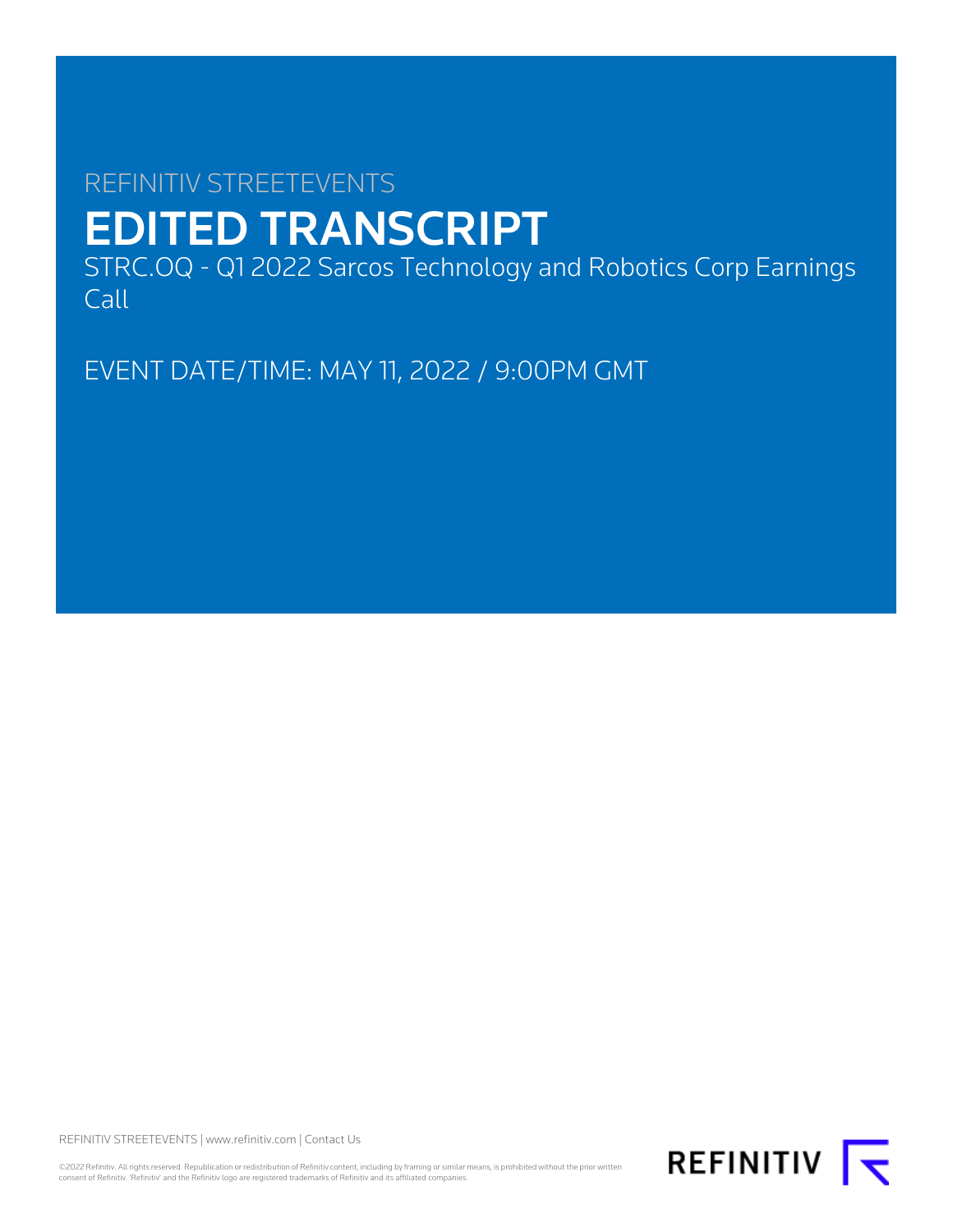# **CORPORATE PARTICIPANTS**

**[Ben Mimmack](#page-1-0)** Sarcos Technology and Robotics Corporation - Head of IR **[Kiva A. Allgood](#page-2-0)** Sarcos Technology and Robotics Corporation - President, CEO & Director **[Steven Q. Hansen](#page-4-0)** Sarcos Technology and Robotics Corporation - Executive VP & CFO

# **CONFERENCE CALL PARTICIPANTS**

**[John Fred Walsh](#page-7-0)** Crédit Suisse AG, Research Division - Director **[Robert W. Mason](#page-8-0)** Robert W. Baird & Co. Incorporated, Research Division - Senior Research Analyst **[Stephen Edward Volkmann](#page-6-0)** Jefferies LLC, Research Division - Equity Analyst

# **PRESENTATION**

## **Operator**

<span id="page-1-0"></span>Good day, and thank you for standing by. Welcome to the First Quarter 2022 Sarcos Technology and Robotics Corporation Earnings Conference Call. (Operator Instructions) Please be advised that today's conference is being recorded. (Operator Instructions) I would now like to hand the conference over to your speaker today, Ben Mimmack, Head of Investor Relations.

## **Ben Mimmack** - Sarcos Technology and Robotics Corporation - Head of IR

Thanks, Andrea. Good afternoon, everyone, and welcome to the Sarcos first quarter earnings call. Joining us on the call this morning are Sarcos' President and Chief Executive Officer, Kiva Allgood; and Chief Financial Officer, Steven Hansen. Kiva will start the call with an overview of the first quarter and recent events, and Steve will then talk in more detail about our financial results before we take questions from analysts.

Before we begin, we must state that today's call will contain forward-looking statements, including statements concerning future commercial availability of our products, market trends, revenues, costs and liquidity. In addition, any statements about future performance related to our acquisition of RE2, including our expectations regarding the benefits to be achieved, the financial performance of the combined company, future market or revenue opportunities, integration plans and other statements regarding the combination of the 2 companies are forward-looking statements.

These statements represent management's beliefs and expectations as to future events as of today, but there are many risks and uncertainties that could cause the actual results to differ from what we have projected. Among those risks and uncertainties are those described in our quarterly report on Form 10-Q filed today with the SEC and those mentioned in today's earnings press release and our press release announcing the closure of our acquisition of RE2.

We encourage you to review the risks and uncertainties described in these press releases and in our filings with the SEC for further information regarding these actual and potential risks and uncertainties. We also encourage you to review the special note regarding forward-looking statements included in our earnings release and 10-Q for the first quarter of 2022 in each case filed with the SEC this afternoon and which will be posted in the Investors section of our website at sarcos.com and on the SEC's website.

In addition, we will be discussing certain non-GAAP financial measures on our call today. Throughout this call, all financial measures will be GAAP, unless otherwise noted. A reconciliation of any non-GAAP measures to their most directly comparable GAAP measures as well as the description, limitations and rationale for such measures are included in the earnings release filed with the SEC this afternoon and which is available on our website and on the SEC's website.

©2022 Refinitiv. All rights reserved. Republication or redistribution of Refinitiv content, including by framing or similar means, is prohibited without the prior written consent of Refinitiv. 'Refinitiv' and the Refinitiv logo are registered trademarks of Refinitiv and its affiliated companies.

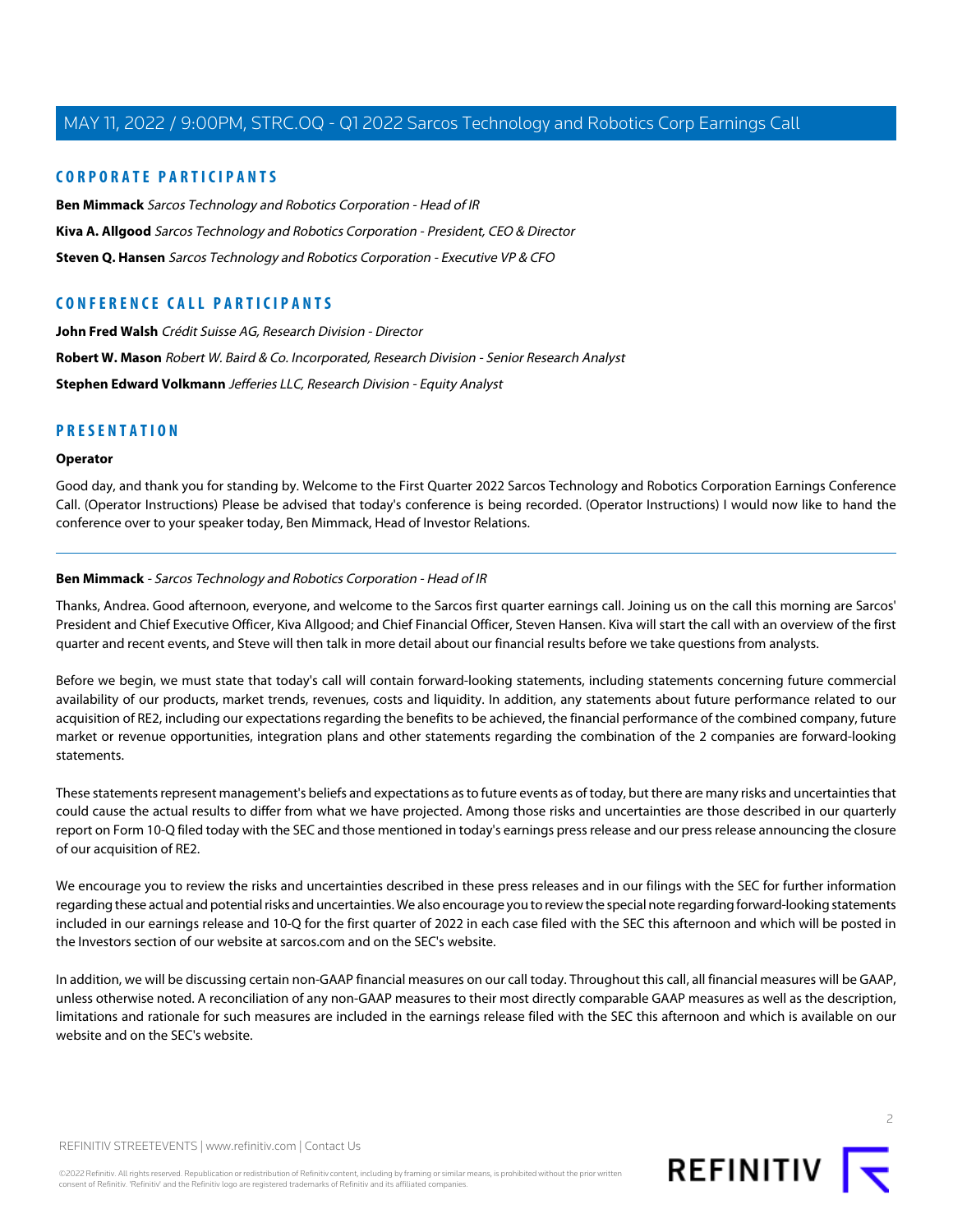A recording of this call will also be archived on our website. The information that we're giving you on the call is as of today's date, and we undertake no obligation to update the information subsequently.

So thanks again for joining us. At this point, I'd like to turn the call over to our President and CEO, Kiva Allgood.

## <span id="page-2-0"></span>**Kiva A. Allgood** - Sarcos Technology and Robotics Corporation - President, CEO & Director

Thanks, Ben. We appreciate everyone joining us today. This afternoon, I will update you on the first quarter of the year and our expectations for the rest of 2022. After that, I will hand the call over to Steve Hansen, our CFO, who will give you a financial update on the company. And then we will open it up for calls and questions.

Due to the filing calendar, this call comes only 6 weeks after our last earnings call. But despite the brief time between calls, the team has managed to achieve a great deal since our last update. As many of you are aware, we closed the acquisition of RE2 on April 25. The RE2 team is now part of Sarcos. RE2's Founder and CEO, Jorgen Pedersen, is now the Chief Operating Officer of Sarcos, and we have started the process of integrating 2 teams into 1 combined team. We are executing an aggressive but people-first integration plan that started with joint onboarding and training sessions in both locations and the cross-pollinization of teams at both sites. Jorgen and I remain confident that the combined Sarcos team has a strong commercial and cultural fit. And I believe the combination will have a positive impact on our employees, stakeholders and customers.

The combination of the products, people and performance metrics are where I'll focus next. We now have a broader product portfolio. Both Sarcos and RE2 are leaders in the development of teleoperated robotics. And we believe our complementary products will allow us to realize significant value from the acquisition. RE2's safety and product line of robotic arms work in markets that Sarcos' products are not currently designed to address. Therefore, widening the potential TAM of our combined product road map and allowing us to offer a broader range of solutions to both commercial and government customers.

RE2's Sapien product offers different dexterity, manipulation, lifting capacity and price points than the Guardian products. All the new capabilities allow us to deliver on our unified mission to increase worker productivity, longevity and prevent injuries through robots. RE2's acquisition enables us to combine 2 teams of engineers, technicians and developers which we believe includes some of the world's leading experts in human augmented robotics and supervised autonomy. There is a war for technical talent, especially in specialized skills like robotics. And we are delighted to be able to combine RE2's more than 100 team members with the Sarcos' 160 team members. These team members collectively have over 50 years of designing, building and perfecting robotic systems. And I have already witnessed the power of bringing these 2 teams together with our first technical deep dive.

We now have 2 locations, Pittsburgh and Salt Lake City, which will allow us to offer employees and new hires a choice of locations and capitalize on the robotics ecosystem and the U.S.'s robotics capital, Pittsburgh. To deliver on our mission, we need to execute to our product deliverables and key performance metrics. And I'll provide an update on our combined road map later in the call. But first, I would like to be helpful to set out our product line stands following the RE2 acquisition. I'll start with the Guardian product line.

Our Guardian XO industrial exoskeleton is capable of lifting up to 200 pounds with little to no human effort. And depending on the use case, we can improve worker productivity by a multiple of 2, 3 or even more while simultaneously making employees safer. The second core product, the teleoperated Guardian XT, a 1- or 2-arm upper-body robot, which can be mounted on a variety of lift platforms and mobile basis, making it ideal for a wide scope of industrial applications, including at height, overhead, ground-level configurations. Like the Sapien robots, the Guardian XT allows operators to perform work in dangerous environments at heights while the operator remains out of harm's way.

The Sapien product family of robotic arms developed by RE2 has several models which range from 4 to 7 degrees of freedom of movement and have different weights ranging from under 30 pounds to over 400 pounds, depending on the environment and the application. The Sapien arm can be used in a single or dual mode, combined with the RE2's vision autonomy software is able to undertake work in the medical, construction, aviation industries, amongst others, keeping workers safe, also keeping workers safe and improving productivity.



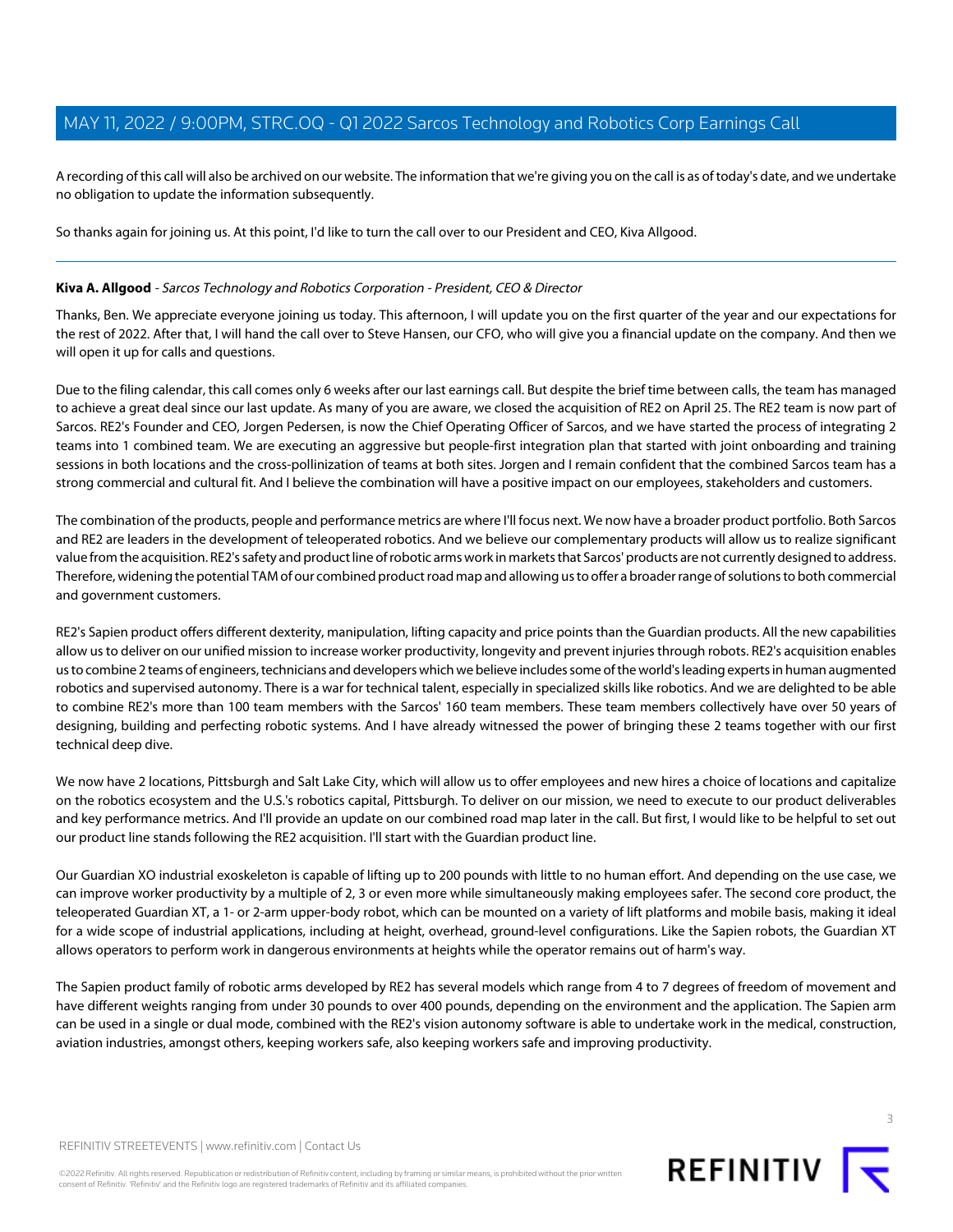In addition, the Sapien Sea Class variant can be teleoperated in both shallow and deepwater environments to complete a number of inspection and maintenance tasks across multiple industries. Sarcos expects to benefit from revenues associated with RE2's partnership with the government and commercial customers who are funding the development of a number of RE2's advanced robotics systems. During the first quarter, RE2's announced a development partnership with JLG Industries to focus on integrating its Sapien arm technology into JLG access equipment.

Also in Q1, the Sapien Sea Class successfully achieved an unprecedented depth milestone of 1 kilometer during an open-wire demonstration with its Maritime Mine Neutralization System known as M2NS, for the U.S. Navy's Office of Naval Research, who is sponsoring the project. We look forward to sharing more exciting news about the Sapien portfolio very soon.

Finally, the transaction will enable us to combine the potential of Sarcos CYTAR machine learning program, with RE2's Detect computer vision and Intellect AI software solutions. These software solutions enable supervised autonomy on the Sapien products today. In February, RE2's announced a strategic partnership with PickNik to work together on the development of autonomous robotic systems. We believe that bringing autonomy to unstructured environments has significant potential for our combined company, and we look forward to accelerating our software platforms together to lead the industry in bringing artificial intelligence to the edge.

Turning to the commercialization efforts of our Guardian and Sapien products. We continue to hear from our partners, current customers and potential customers that hiring sufficient people to perform physical tasks is a challenge, one that is unlikely to change or go away. I mentioned the stat on our last call, but I think it bears repeating. Recent research suggests almost 55 million job openings are expected this decade in the U.S. alone. Most of them related to skilled workers leaving the workforce. Filling these open positions will be a challenge for every industrial company. Therefore, we believe the conversations with our industrial partners support that there is a strong and growing market for technology that can solve the shortage of workers to undertake manual tasks, particularly in those unstructured environments where traditional automation is impractical today and likely to be so for the long term.

In addition, companies across the industrial space are in the market for solutions to keep their employees safe, whether by reducing work at height or endangered situations or incorporating technology to reduce fatigue or repetitive stress injuries. We believe Sarcos technologies will play a critical role in alleviating these pain points for our customers. Our full range of robots that combine the intelligence and skill of human workers with the strength and endurance of machines has the potential to become the workforce of the future.

We intend to keep you updated on our progress toward our primary goal of commencing initial production of our commercial Guardian XO and Guardian XT units and milestones that we need to achieve as we progress towards that goal, as well as the continued production of the Sapien product line. As of today, we continue to expect to commence commercial initial production of commercial units of our Guardian XT and Guardian XO products by the end of 2022 for delivery to customers in early 2023.

As I mentioned in our last call, we executed beta testing of our Guardian XT teleoperated robot in the first quarter for both government and commercial clients. To date this year, we have completed several successful well-received demonstrations of Guardian XT, working with off-the-shelf tools, including grinders, buffers and drills. Partners and potential customers who have witnessed these demonstrations have been impressed by the improved dexterity, range of motion, strength and ease of use that the beta unit demonstrates over the predecessor.

As a result of these successful tests, we have been able to secure expanded engagements with 2 partners, and we hope to be able to update you on details of these new contracts very soon. We are also making progress in the development of our Guardian XO full-body powered exoskeleton. As I mentioned in our last call, we have assembled and are in the process of internally testing key parts of the Guardian XO beta unit. Our focus for the exoskeleton is weight reduction to ensure the commercial units meet our customer needs. Over the past few weeks, we have achieved a number of positive developments in reducing the weight and complexity of the suit, which will help to minimize the supply chain risk and simplify commercial production.

On previous calls we have talked about challenges with hiring qualified candidates and sourcing required components and materials. The inclusion of new team members from RE2 has added much needed expertise to the company, but we are still in need of qualified new hires in several technical roles. We have welcomed a number of excellent team members since our last call, but the labor market for companies like Sarcos, seeking highly qualified individuals continues to be very, very competitive, and we still have open positions.

©2022 Refinitiv. All rights reserved. Republication or redistribution of Refinitiv content, including by framing or similar means, is prohibited without the prior written consent of Refinitiv. 'Refinitiv' and the Refinitiv logo are registered trademarks of Refinitiv and its affiliated companies.

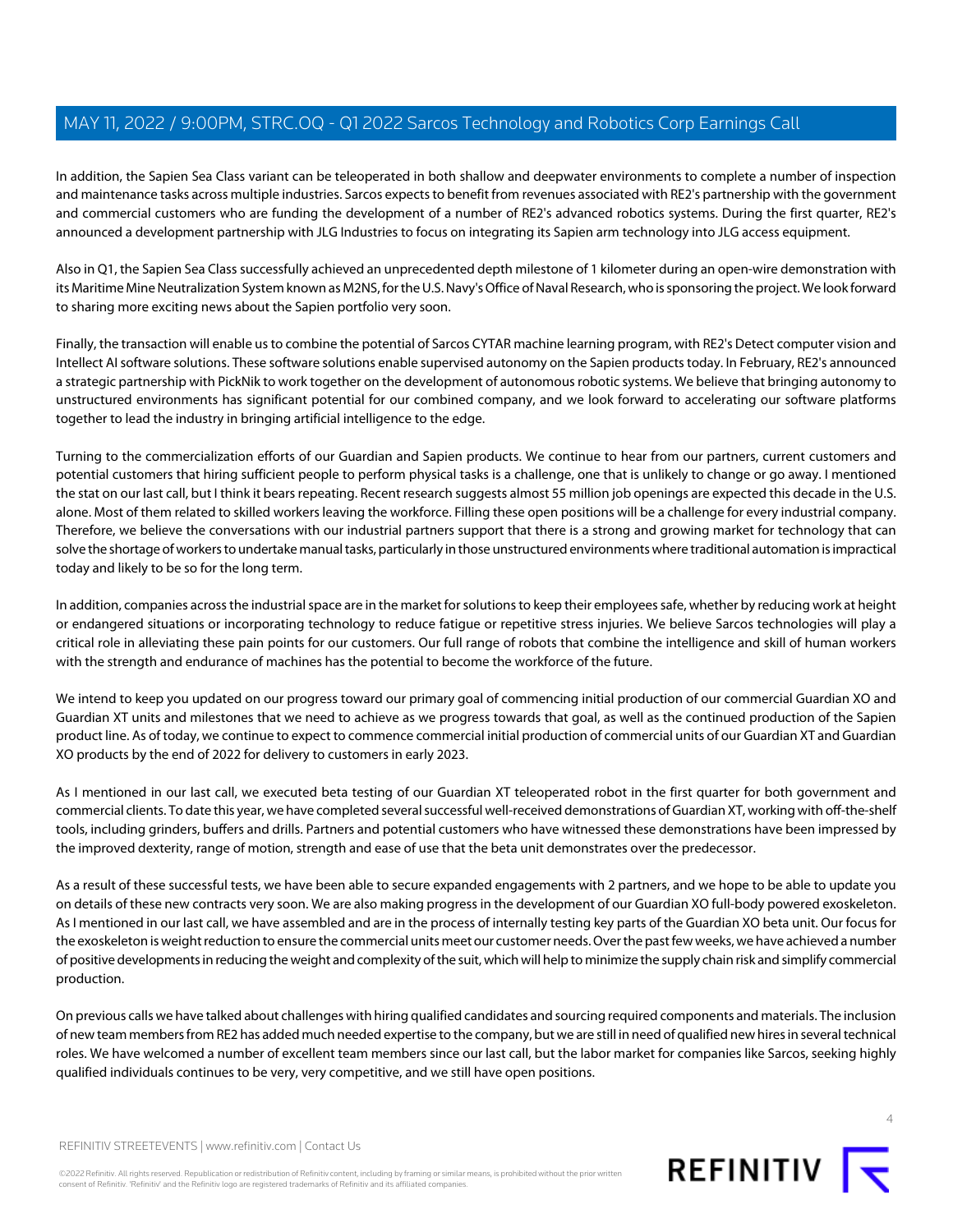In addition, constraints on the supply chain have been intensified by the war in Ukraine and continue to cause difficulties. In order to future-proof the manufacture of our commercial units, we have made the decision to prepurchase components and materials in a number of key areas to ensure we have critical components for manufacturing. These purchases will have a minor impact on our 2022 cash position, and Steve will update you on this in his remarks, but we think it is important action to safeguard our stated time line.

As we finalize our commercial manufacturing plan, I want to outline the current projected capacity through 2023. At this stage, we expect to be able to produce between 300 and 500 units in Salt Lake City, depending upon the mix of Guardian S, Guardian HLS, Guardian XT and Guardian XO products. We continue to believe Sarcos' future success is dependent on 3 factors. First of these 3 factors is having sufficient funding to bring our products to market. Even following the acquisition of RE2, Sarcos continues to have a substantial cash position, and we continue to believe we have more than sufficient funding to begin initial production of our commercial units of both our Guardian XO and Guardian XT as well as accelerate production of the Sapien products.

The second factor is whether we can develop the technology to meet customer requirements. As I said earlier in my remarks, customer feedback on the demonstrations of the capabilities and performance of the Guardian XT and the Sapien unit suite has been excellent. And we believe we can achieve the same result with the Guardian XO beta is ready for customer trials as we have integrated alpha trial and customer advisory feedback throughout all design phases. We already have Sapien robots with customers for testing. And once we have the Guardian XT and Guardian XO beta units in field, we are confident that our products will provide positive ROA for our customers, the third critical factor for commercial success.

Above all, we are very happy with the progress made in the quarter. The acquisition of RE2, the successful testing and demonstration of our Guardian XO and XT units and RE2's technological achievements and new development partnerships all point to a very bright future for Sarcos. I would like to conclude by thanking all the members of the Sarcos team who have worked hard to close the combination of RE2 and develop our technology during the first half of 2022.

<span id="page-4-0"></span>With that, I'll turn it over to Steve to go through the financials.

# **Steven Q. Hansen** - Sarcos Technology and Robotics Corporation - Executive VP & CFO

Thanks, Kiva, and good afternoon to everyone listening today. Firstly, I'd like to join Kiva in welcoming the RE2 team member to Sarcos. On a personal note, I've enjoyed getting to know Jorgen and the rest of the team at RE2, and I firmly believe that this is a start of great things for our combined company.

Firstly and most importantly, Sarcos continues to have a healthy liquidity position. At the end of March, our unrestricted cash and cash equivalents stood at approximately \$199 million. Importantly, we continue to believe that the cash we have on hand today will be easily sufficient to enable us to begin initial commercial production of both our Guardian XO full-body exoskeleton robot and Guardian XT teleoperated robot.

Now turning to the details of the acquisition. Total consideration for the transaction was \$100 million. It consisted of \$30 million in cash and other cash acquired and approximately 10.8 million shares of newly issued common stock. The company also assumes certain outstanding options to acquire RE2 common stock, which represent the right to acquire 3.9 million shares of common stock. The stock component represents dilution to Sarcos stockholders of approximately 6% based on the fully diluted share count of approximately 231 million shares.

We believe this acquisition represents excellent value for Sarcos' stockholders given the potential benefits, and we are excited to start work on unlocking the potential of the transaction. Now that the transaction is closed, we can start to benefit from RE2's commercial contracts and relationships. But since the transaction only closed in late April, we are still in the process of developing forecast for the combined company. As a result, any financial information for the first quarter of 2022 and any guidance I give for future periods in my prepared remarks will be for Sarcos without the impact of the business of RE2, unless it is specifically stated to include RE2. On our next earnings call, I anticipate providing guidance on a combined company basis.

This afternoon, we released our first quarter earnings and 10-Q filing, in which we reported quarterly revenue of \$0.7 million compared to \$1.8 million in the first quarter of 2021. This change in revenue was primarily due to change in work efforts for various projects during the quarter and

5

REFINITIV STREETEVENTS | [www.refinitiv.com](https://www.refinitiv.com/) | [Contact Us](https://www.refinitiv.com/en/contact-us)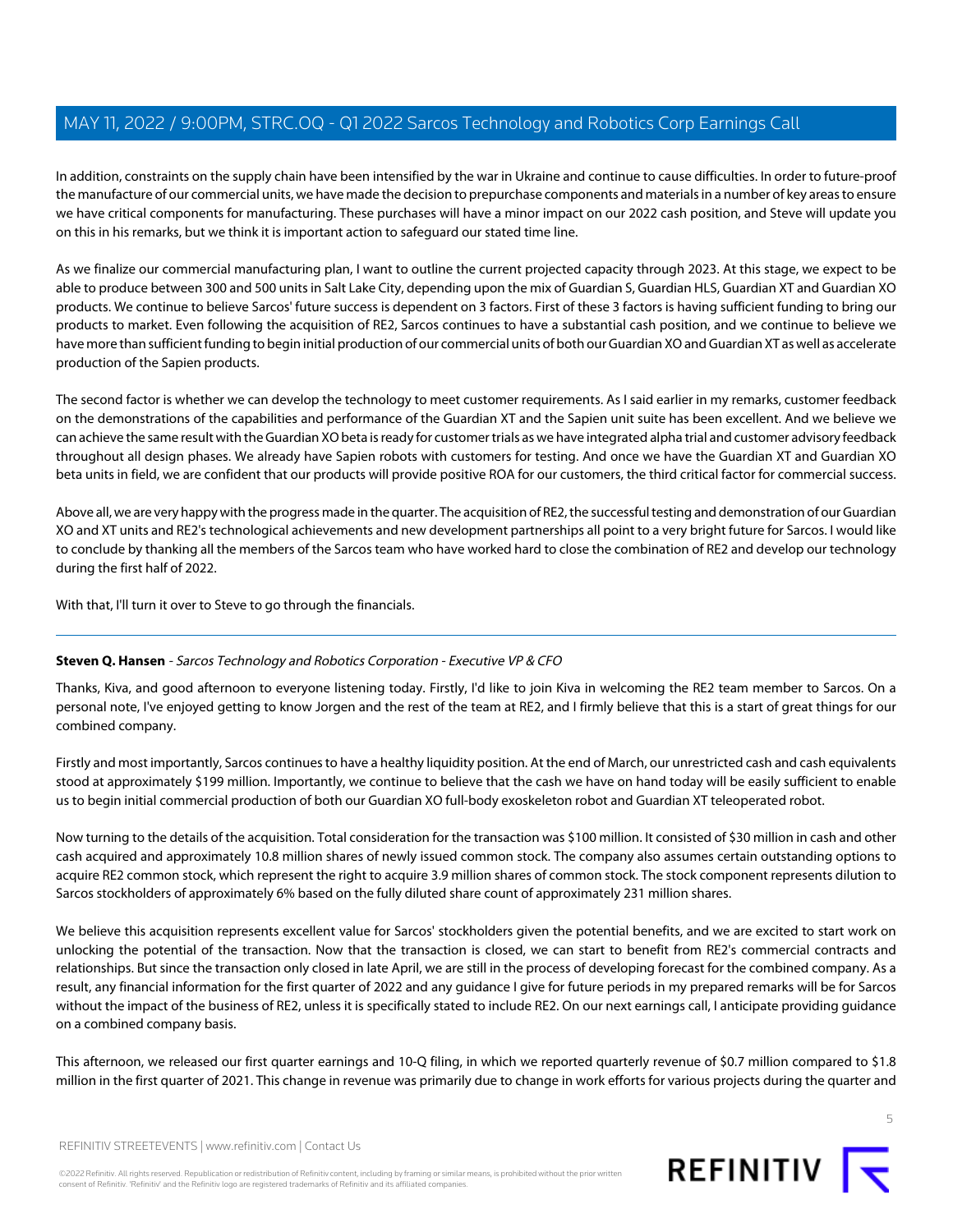the decision to focus only on projects that fully align with our product commercialization efforts. As a result of this change in work efforts, revenue for research and development services was \$0.7 million in the first quarter of 2022, down from \$1.6 million in the same quarter of 2021.

As I've mentioned previously, with our focus on meeting our commercialization time line, we will continue to accept only development contracts that are fully aligned with our commercialization efforts and anticipate that quarterly development revenues for Sarcos as it existed in Q1 of this year, may continue to be lower on a year-over-year basis in the near term. We had minimal product sales of Guardian S, Guardian HLS and parts and accessories during the first quarter. As a result, a product revenue for the quarter of \$10,000 compared to product sales of \$0.2 million in the first quarter of 2021. As I mentioned on our last call, sales of these products are not expected to form a material part of our revenue in the future as we focus on the commercial launch of our core Guardian XO and Guardian XT products and the Sapien product line.

Total operating expenses increased from \$7 million in the first quarter of 2021 to \$26.4 million in the March quarter end of this year. \$10.7 million of this increase was due to higher stock-based compensation expense, primarily from stock grants (inaudible) closing of the business combination in September last year and approximately \$1.5 million of expenses related to the acquisition of RE2. Other general and administrative expenses, including business insurance and legal expenses were also higher to ensure compliance with listing rules and security laws and other requirements operating as a public company.

Sales and marketing expense were \$2.2 million, also higher on a year-over-year basis and up from \$0.7 million in the first quarter of 2021. Much of this increase was due to the engagement of professional services from a third-party vendor to assist with data management of our products and services and higher stock-based compensation expense. Research and development expense increased from \$2.8 million in the first quarter of 2021 to \$5.9 million in the first quarter of this year. We incurred additional expenses from the increase in engineering, production and supply chain head count and other expenditures to prepare for the commercial production of our products.

We continue to expect R&D expenses as well as general and administrative and sales and marketing expenses to be higher year-over-year for the remainder of 2022 as we work on our commercialization pathway and adjust to life as a public company. As a result of these increased operating expenses, our net loss in the first quarter of 2022 was \$19.2 million or \$0.14 per diluted share, an increase from a net loss of \$5.2 million or \$0.05 per diluted share in the March quarter end of 2021. As I've mentioned on previous calls, some of our warrants are accounted for as liabilities and we are required to report the change in value of this warrant liability on our statement of operations and comprehensive loss. Since changes in the value of this liability are driven by changes in our stock price, this obligation will introduce unpredictable volatility into our earnings each quarter until the warrants are fully exercised or expire and will make it difficult for us to forecast the effect of warrant accounting on our statement of operations and comprehensive loss.

Excluding stock-based compensation expense, warrant liability and certain other items related to the closing of the business combination with Rotor during 2021 and expenses associated with the acquisition of RE2 during quarter 1 of 2022, our non-GAAP net loss per share for the first quarter was \$0.10. Please see our earnings press release filed today for a full reconciliation of the non-GAAP net loss calculation.

The fully diluted weighted average number of shares for the first quarter of 2022 was 137.9 million. As of April 29, our outstanding share count was 153.8 million, including certain stock option exercises and settlements of RSU as well as stock issued in connection with the acquisition of RE2. Given the widely discussed macroeconomic supply chain and hiring challenges that affect the market, there are -- continues to be a focus on the liquidity position of our newly public companies that are commercializing innovative technology.

Our cash used in operating activities for the first quarter was \$12.5 million or an average cash burn of \$4.2 million a month. We also spent \$5.3 million to repurchase shares for the payment of tax withholdings. Capital expenditures during the first quarter were \$0.5 million, incurred primarily due to construction work to complete outstanding work on our new headquarters, including the purchase of fixtures and other tenant improvements. We believe it will be helpful to forecast our cash burn for the rest of 2022. As we scale up in anticipation of the commercial production of our core products, we continue to anticipate that the average monthly cash burn from operations and capital expenditures for Sarcos, excluding the impact of RE2 will be approximately \$5.5 million for 2022. This number is likely to be more heavily weighted towards the latter months of the year as we ramp up investments focused on the commercial release of our products.

©2022 Refinitiv. All rights reserved. Republication or redistribution of Refinitiv content, including by framing or similar means, is prohibited without the prior written consent of Refinitiv. 'Refinitiv' and the Refinitiv logo are registered trademarks of Refinitiv and its affiliated companies.

6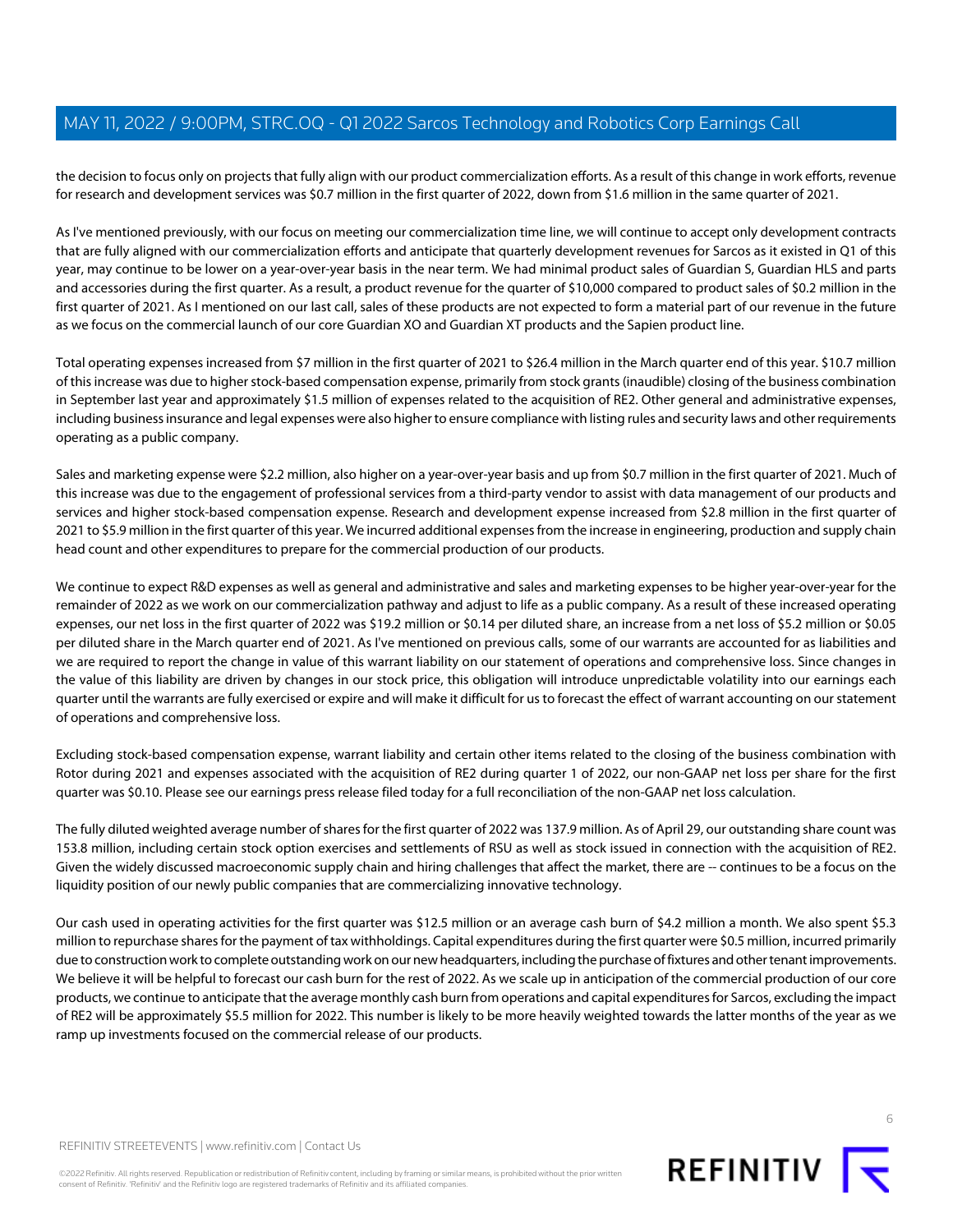In addition, as I mentioned on a previous call, we continue to estimate a cash impact averaging approximately \$1 million a month from the purchase of stock to satisfy certain tax obligations on the vesting of employee stock awards through the end of 2022. As Kiva mentioned in her remarks, in order to address some of the supply chain challenges we are seeing in the market, we have taken the decision to prepurchase materials and components for the manufacturing of our commercial units. Most, if not all, of this expense will not hit the P&L until 2023. But we currently expect the purchases could increase cash burn during 2022 by a total of up to \$3 million depending on the delivery date.

As a reminder, all these projections are for Sarcos without taking into account any expected impact of RE2 business. We are still working through the impact of RE2 transaction and our monthly cash burn for 2022. But in the short term, we do not believe it will have a material impact. And longer term, we continue to believe the acquisition will accelerate our path to positive free cash flow by a quarter.

That concludes my remarks. Again, I would like to join Kiva in thanking the entire Sarcos team for their hard work in the first quarter of this year. The acquisition of RE2 and the forthcoming commercialization of our products makes this a very exciting time to be at Sarcos.

We will now open the line for questions. Operator, will you please repeat the instructions to ask a question.

# **QUESTIONS AND ANSWERS**

## **Operator**

<span id="page-6-0"></span>(Operator Instructions) Our first question comes from Stephen Volkmann from Jefferies.

# **Stephen Edward Volkmann** - Jefferies LLC, Research Division - Equity Analyst

Maybe we can just start. I'm curious, it sounds like the XO and the XT are kind of on schedule and as we have discussed, so no surprises there. But what types of things are you still needing to work on and prove out on those units as you kind of get closer to year-end in that target?

# **Kiva A. Allgood** - Sarcos Technology and Robotics Corporation - President, CEO & Director

Yes. Great question, Steve. So as we mentioned, very, very focused on weight, weight reduction. As we also mentioned, a lot of work on -- in a milestone last December with regard to being able to stabilize itself when the human is outside of the unit. So very focused on, I'd say, the feedback from the Alpha units around weight design, increased functionality and stability.

#### **Stephen Edward Volkmann** - Jefferies LLC, Research Division - Equity Analyst

Okay. Great. And then on the Sapien stuff, I know you're not ready to provide any guidance yet, but is there revenue from that already? Or is this also a pre-revenue situation?

#### **Kiva A. Allgood** - Sarcos Technology and Robotics Corporation - President, CEO & Director

So the Sapien products, they've got over 650 products, they've shipped over 650 products. They do have commercial product today. And at the next call, we'll be able to outline exactly what impact that has for us and really what we are forecasting from there.

#### **Stephen Edward Volkmann** - Jefferies LLC, Research Division - Equity Analyst

Okay. So presumably, there is some level of cash burn that they have, and we'll hear about that later. But it is -- it will add to the cash burn in the medium term, I suppose.



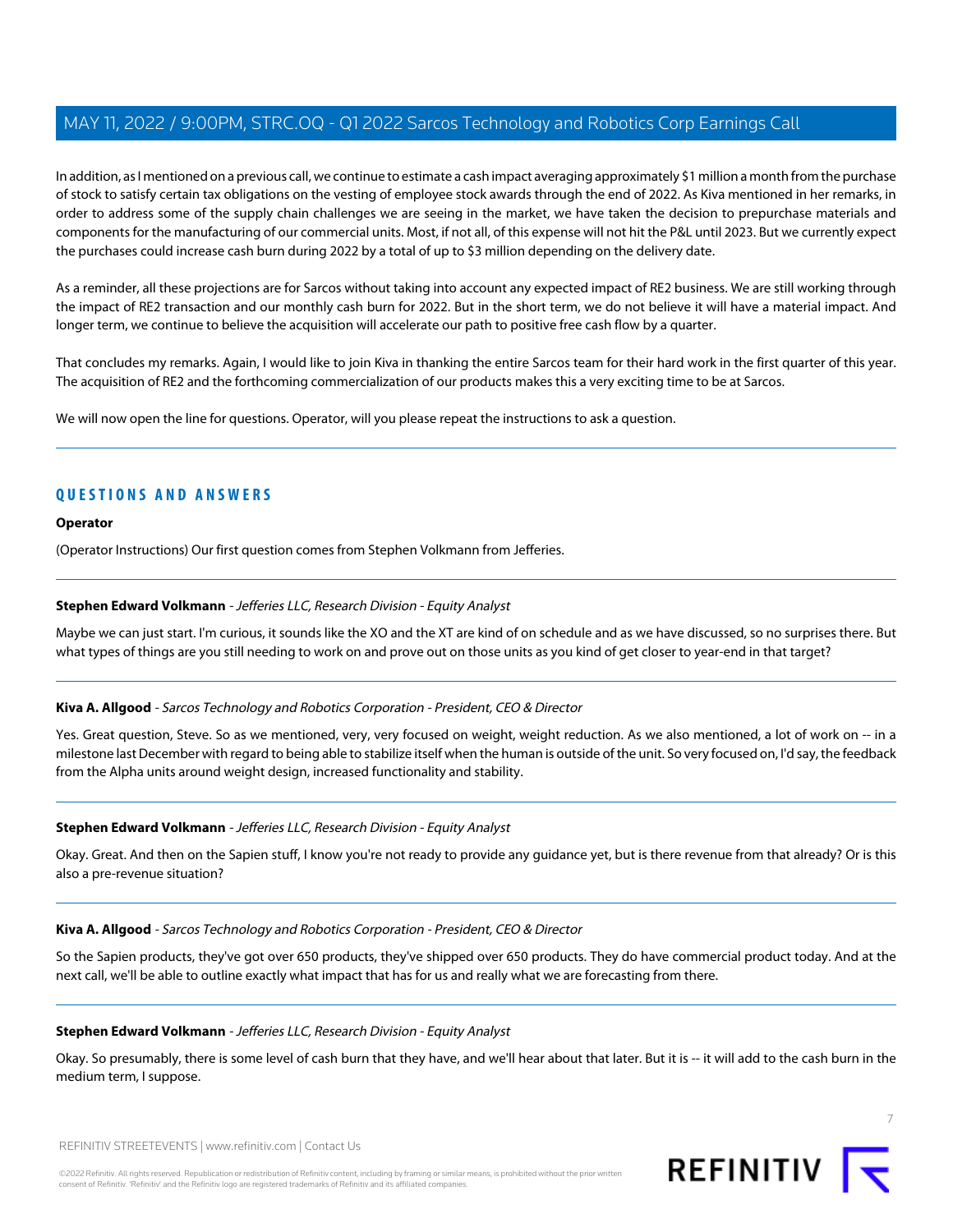## **Kiva A. Allgood** - Sarcos Technology and Robotics Corporation - President, CEO & Director

Yes. Our focus right now is really to maintain. And as Steve had mentioned, we don't feel like it will have a material impact. So again, they've been that last 20 years, very, very focused on keeping enough revenue coming in and enough projects coming in to cover their costs.

#### **Stephen Edward Volkmann** - Jefferies LLC, Research Division - Equity Analyst

Okay. That's good color. I appreciate that. And then are we still sort of planning kind of, I don't know, a road show, for lack of a better word, as we kind of go over the summer and into the fall to get out and show these units to potential customers? Is that still on the plan?

## **Kiva A. Allgood** - Sarcos Technology and Robotics Corporation - President, CEO & Director

Yes, 100%. We're really excited about that. The team is working very, very hard to retro the road show to include, we've got 4 new products we really want to include in that, and we're targeting the fall still.

#### **Operator**

<span id="page-7-0"></span>Our next question comes from John Walsh with Crédit Suisse.

# **John Fred Walsh** - Crédit Suisse AG, Research Division - Director

Just wanted to come back to this point you're making on liquidity. Really, first of all, I appreciate the detail that you're providing around the cash burn and obviously your balance outstanding as of March that you referenced earlier. But I just want to make sure I understand some of this math correct. So I believe there's \$30 million that would be cash out for RE2 that probably wouldn't show up in the March financials because it closed in April. And then I guess, the \$6.5 million, is that just kind of times 12 to think about what the operating cash burn is without RE2. And then, I don't know, are there any other moving pieces there? Just trying to make sure we really hone in on that point, please.

# **Steven Q. Hansen** - Sarcos Technology and Robotics Corporation - Executive VP & CFO

John, that's a good question. Yes. So let me just clarify, yes. As of the quarter end, the cash for the acquisition was not enclosed in that number, the \$199 million balance. So since the close of the quarter, we paid \$30 million of cash for the acquisition. We've incurred a little bit of expense associated with that as well. But as a kind of broken out, our normal operating burn, we expect to be on average about \$5.5 million between the -- for the full year. Again, we ended the first quarter at \$4.2 million burn, but we'll expect some increase toward the latter end of the year. And then on top of that, we have the expense associated with some capital investments we'll do with regarding our building of our beta units and so forth. And then thirdly, just to kind of isolate out, on average, we expect about \$1 million to purchase back shares that are associated with covering taxes for certain equity positions that have been taken by the -- or given to the respective employees involved in the company.

#### **John Fred Walsh** - Crédit Suisse AG, Research Division - Director

Okay. Great. So it sounds like we pretty much identified all the buckets there. There's nothing that we're missing, right?

#### **Steven Q. Hansen** - Sarcos Technology and Robotics Corporation - Executive VP & CFO

No, no.

REFINITIV STREETEVENTS | [www.refinitiv.com](https://www.refinitiv.com/) | [Contact Us](https://www.refinitiv.com/en/contact-us)

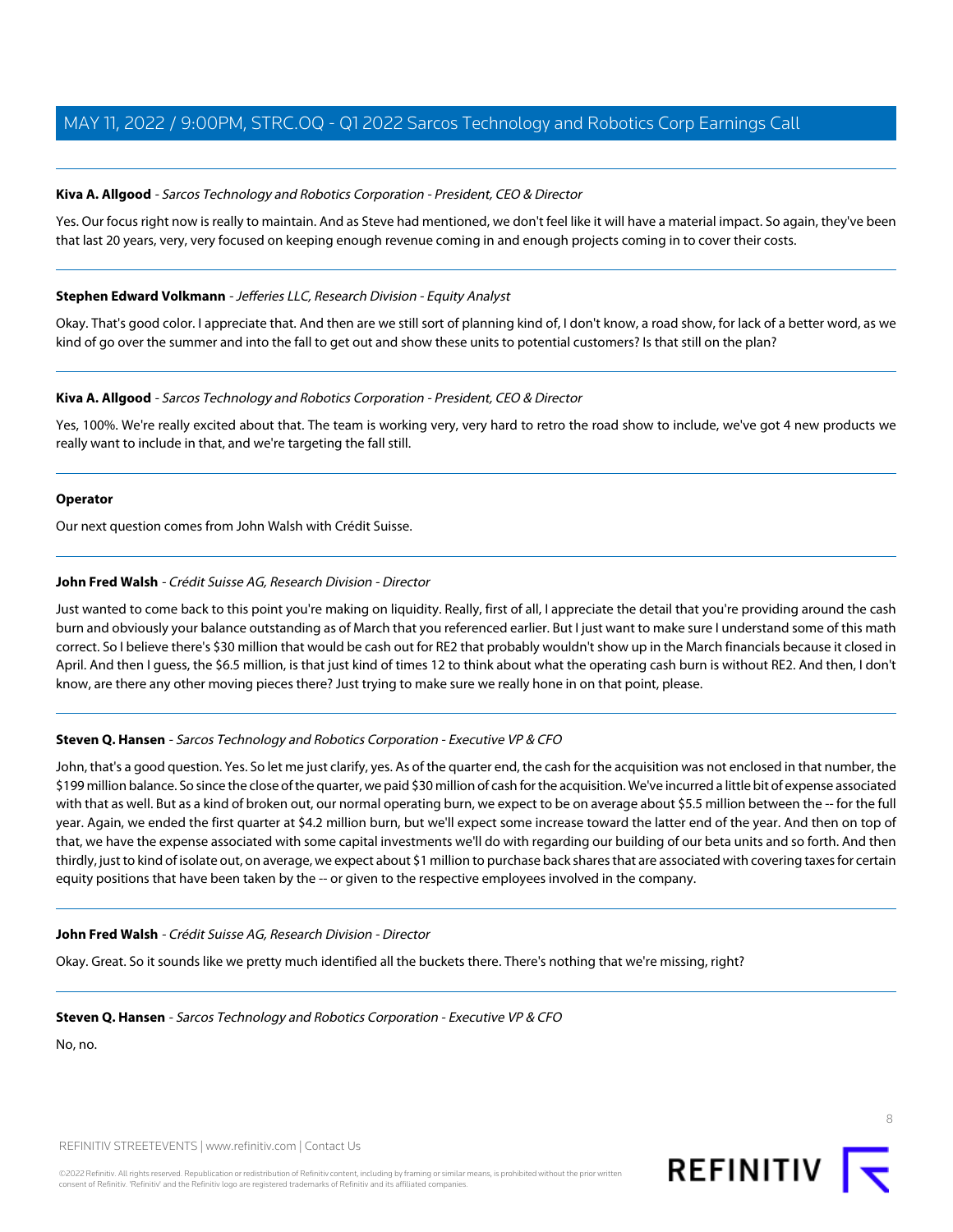## **John Fred Walsh** - Crédit Suisse AG, Research Division - Director

Okay. Great. And then I guess -- go ahead.

#### **Steven Q. Hansen** - Sarcos Technology and Robotics Corporation - Executive VP & CFO

Let me clarify one point. We did mention that the longer-term material needs we need, I have included this time around to note that as we get to that point of production, we're looking for some items that we have to buy now because of the long lead times. So I expect that maybe up to \$3 million will hit on my balance sheet between now and the end of the year for some purchases that they come in for that 2023 production. So just no doubt, that's an additional amount I mentioned this time around.

#### **John Fred Walsh** - Crédit Suisse AG, Research Division - Director

Got you. Okay. Yes, not unusual. We're hearing that from everyone given supply chains. All right. And then…

## **Kiva A. Allgood** - Sarcos Technology and Robotics Corporation - President, CEO & Director

Yes, we're excited to make sure we've got everything to build.

# **John Fred Walsh** - Crédit Suisse AG, Research Division - Director

Yes. No. That's very important. I'm sure your customers are also very happy to hear that as well. And then, as we think about the delivery of units into 2023, can you just remind us, are those still -- are those slots still kind of like letters of intent? Or do you have kind of firm orders there yet? And when -- if not, when might we kind of get announcements around customers?

# **Kiva A. Allgood** - Sarcos Technology and Robotics Corporation - President, CEO & Director

Yes. I mean we're not updating guidance at this point with regard to the orders, but we hope in short order we'll be able to provide additional clarity on who those lighthouse customers are going to be.

#### <span id="page-8-0"></span>**Operator**

Our next question comes from Rob Mason with Baird.

#### **Robert W. Mason** - Robert W. Baird & Co. Incorporated, Research Division - Senior Research Analyst

Kiva, you had mentioned in your dialogue the expanded engagement with, I thought, 2 customers or potential customers. I wanted to see if you could just elaborate there and what the implications were for Sarcos.

#### **Kiva A. Allgood** - Sarcos Technology and Robotics Corporation - President, CEO & Director

Yes, definitely. We're definitely seeing good momentum and traction. And as I just said to John, we'll be hopefully able to share a little bit more detail with you and soon on who those lighthouse customers are, but we're not sharing additional information at this time.

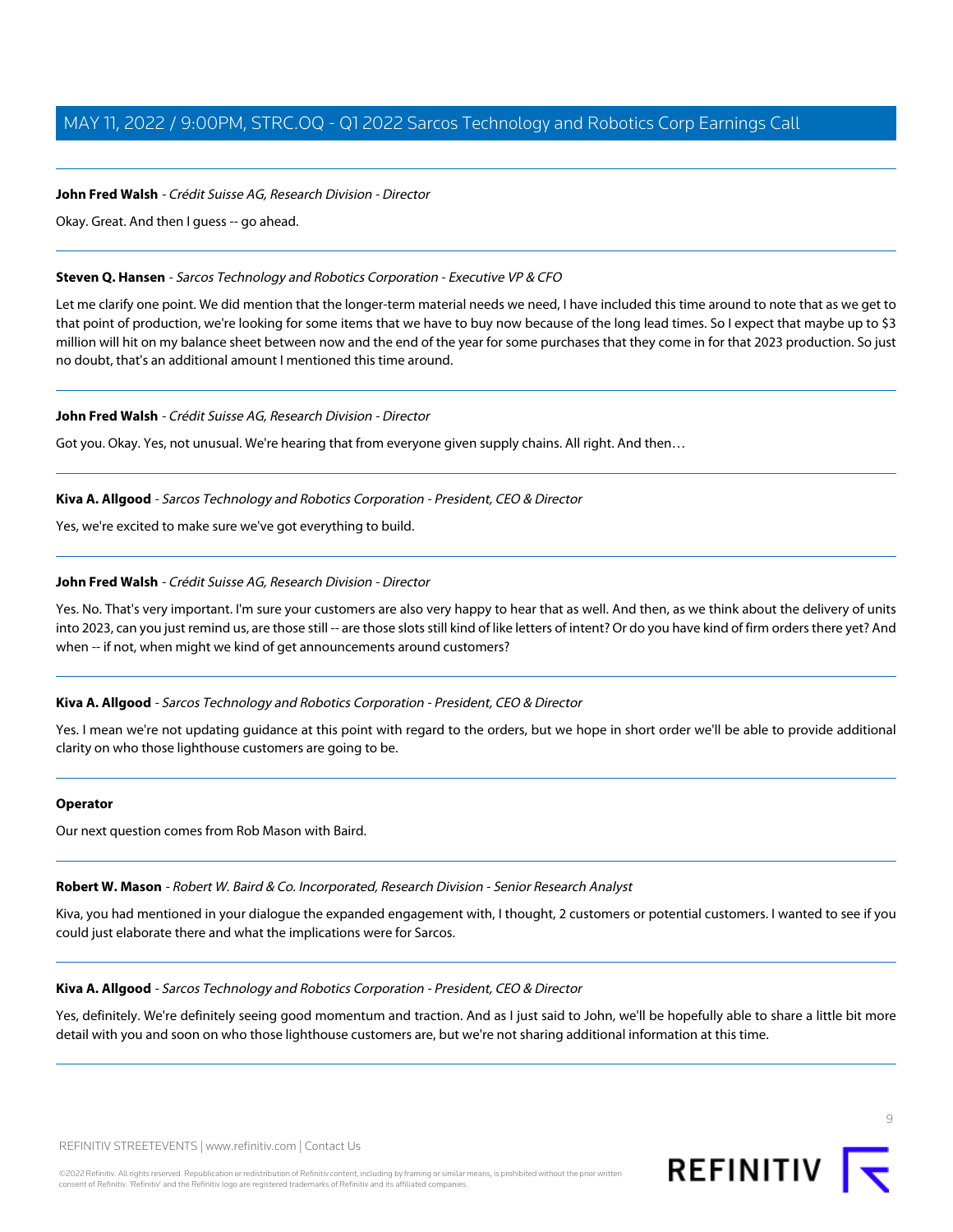# **Robert W. Mason** - Robert W. Baird & Co. Incorporated, Research Division - Senior Research Analyst

Okay. So that was a reference to additional lighthouse customers essentially is what…

**Kiva A. Allgood** - Sarcos Technology and Robotics Corporation - President, CEO & Director

I'm sorry?

**Robert W. Mason** - Robert W. Baird & Co. Incorporated, Research Division - Senior Research Analyst

The expanded engagements with 2, are those new -- incremental to our existing or just expanded engagements? Just so I'm clear.

# **Kiva A. Allgood** - Sarcos Technology and Robotics Corporation - President, CEO & Director

It's a combination of both, yes. And we'll be able to share. So again, I think the nice piece is, we've increased -- because we're in a new space, we've been able to do over 50 different demos in the first quarter alone. And as people start to see the product, it's -- they always aha moment, seeing is believing for sure. So with the new facility and our ability to demonstrate and get product into the customers' hands, we've definitely seen some really good traction.

# **Robert W. Mason** - Robert W. Baird & Co. Incorporated, Research Division - Senior Research Analyst

Yes, yes. And then with respect to RE2, I understand you're not providing any guidance here in the immediate term. But last year, I believe they had about \$15 million in revenue. And I'm just curious how much of that was commercial activity versus development-related activity and how that relative pipeline between those 2 buckets might look as you bought the business.

#### **Steven Q. Hansen** - Sarcos Technology and Robotics Corporation - Executive VP & CFO

That's a good question. Right now, it's -- for the \$15 million, it was a combination of product and services, although we're not disclosing yet. We'll give that guidance the next time around. But that is kind of what I'll say is a stepping stool to where we're heading with combined business of our product shift and growth opportunities for rest of this year as well as going into the out-year. So that was the very benefit we've gotten from RE2, is that kind of commercialization in place.

#### **Robert W. Mason** - Robert W. Baird & Co. Incorporated, Research Division - Senior Research Analyst

Okay. Just a last question, and I'll stick to RE2. Can you give us any feel for what the range of price points are on the Sapien product?

#### **Kiva A. Allgood** - Sarcos Technology and Robotics Corporation - President, CEO & Director

Yes. Not at this time. What I will say though is, at the next call we'll be able to really showcase that combined portfolio. The beauty of it is we're now going down both from a price point and capability perspective at the very entry level, which is the operating room and all the way to subsea. So we'll be able to provide a lot more color at the next call.

#### **Operator**

Our next question comes from Stephen Volkmann with Jefferies.

REFINITIV STREETEVENTS | [www.refinitiv.com](https://www.refinitiv.com/) | [Contact Us](https://www.refinitiv.com/en/contact-us)